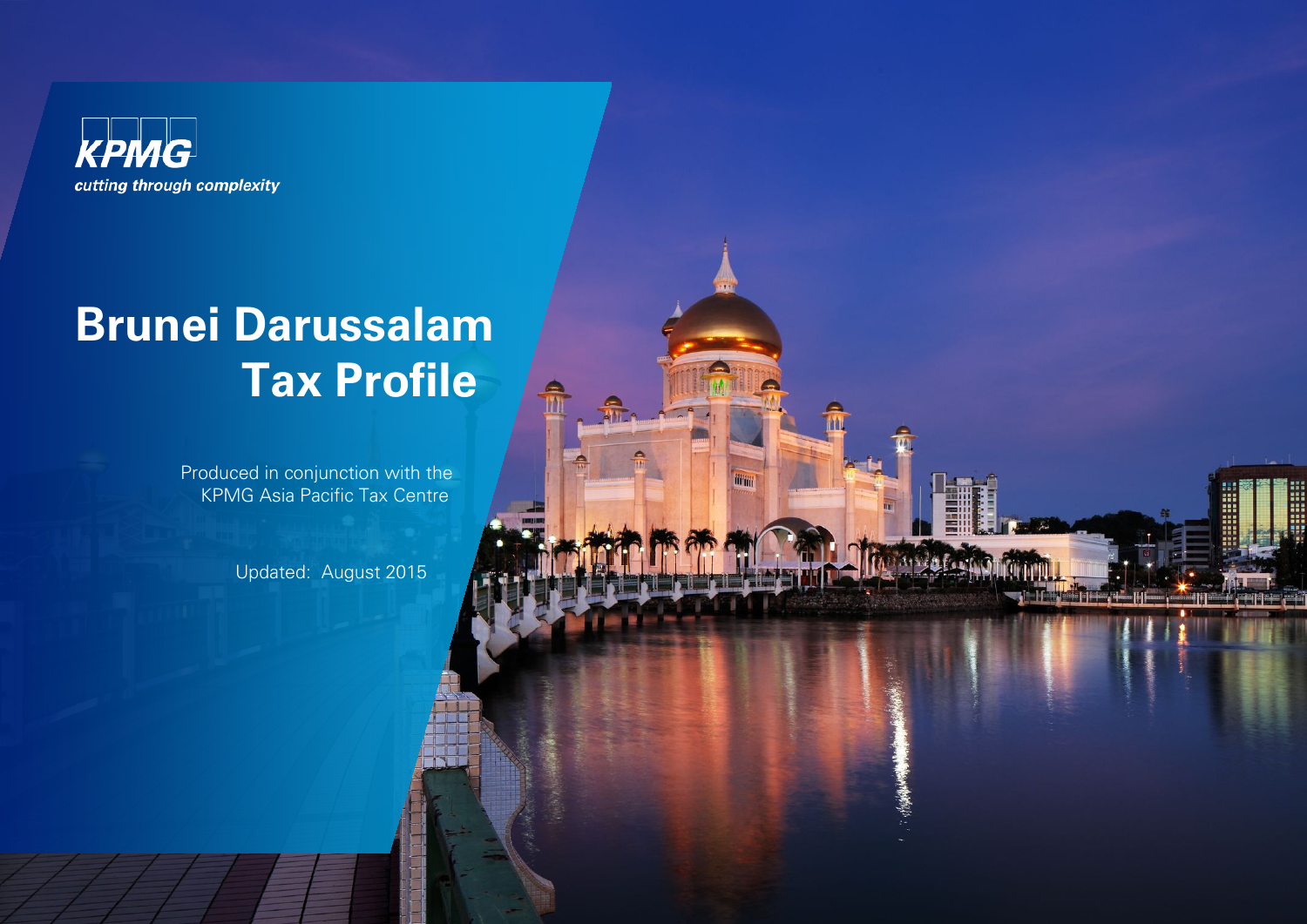### **Contents**

| $\mathbf{1}$            | <b>Corporate Income Tax</b>                              |    |
|-------------------------|----------------------------------------------------------|----|
| $\overline{2}$          | Income Tax Treaties for the Avoidance of Double Taxation | 5  |
| $\mathbf{3}$            | <b>Indirect Tax</b>                                      | 6  |
| $\overline{\mathbf{4}}$ | <b>Personal Taxation</b>                                 | 7  |
| $5\overline{)}$         | <b>Other Taxes</b>                                       | 8  |
| 6                       | <b>Free Trade Agreements</b>                             | 9  |
| $\overline{\mathbf{z}}$ | <b>Tax Authority</b>                                     | 10 |

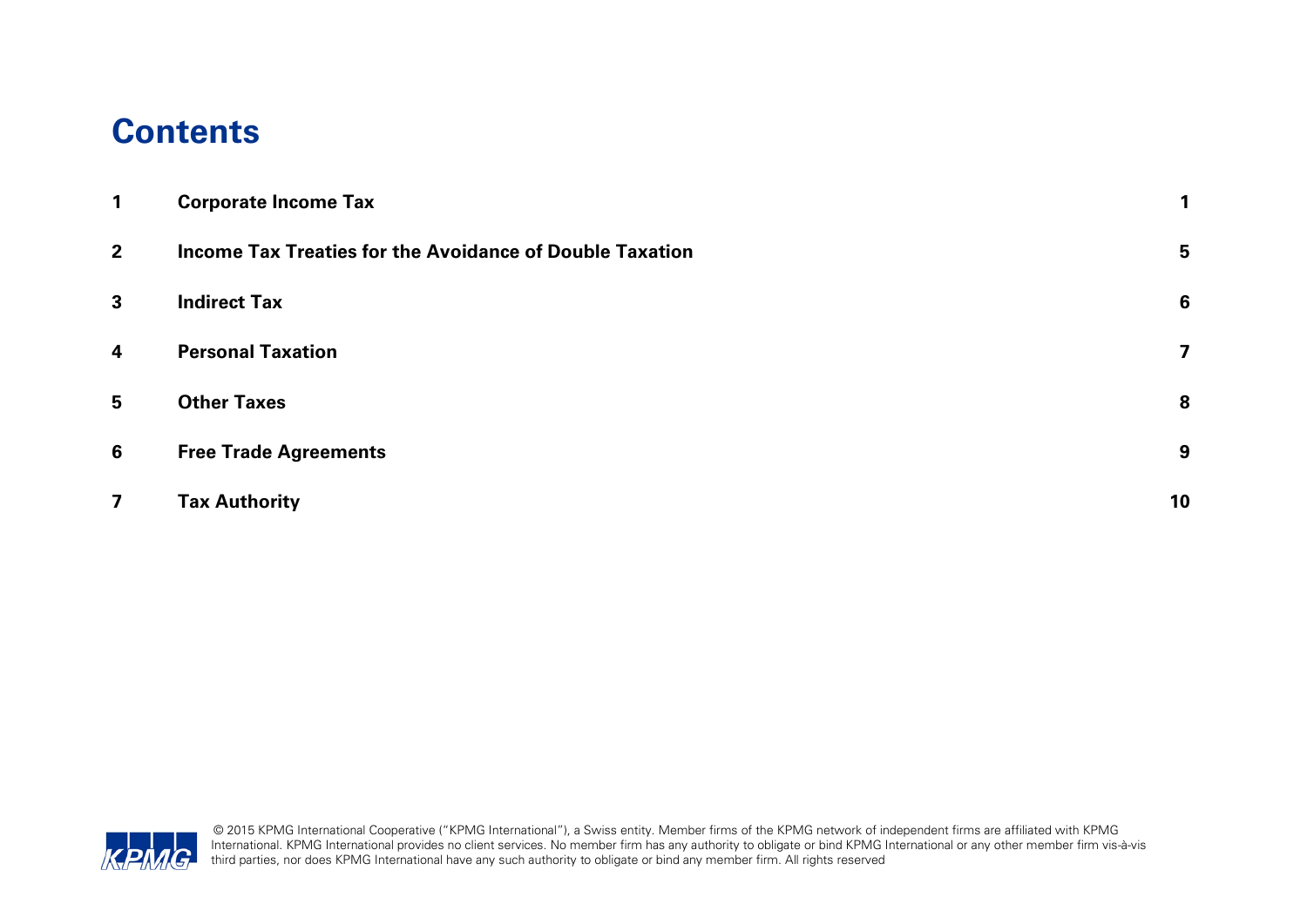# <span id="page-2-0"></span>**1 Corporate Income Tax**

| <b>Corporate income tax</b>            | Income tax                                                                                                                                                                                                                                                                                                                                                                                                                              |  |  |
|----------------------------------------|-----------------------------------------------------------------------------------------------------------------------------------------------------------------------------------------------------------------------------------------------------------------------------------------------------------------------------------------------------------------------------------------------------------------------------------------|--|--|
| <b>Tax rate</b>                        | The tax rate for resident and non-resident companies is 18.5 percent.                                                                                                                                                                                                                                                                                                                                                                   |  |  |
| <b>Residence</b>                       | A company, whether incorporated locally or abroad, is considered to be resident in Brunei Darussalam for tax purposes if<br>the control and management of its business are exercised in Brunei Darussalam. The control and management of a<br>company are vested in its directors and a company is normally regarded as resident in Brunei Darussalam if, among other<br>things, its directors' meetings are held in Brunei Darussalam. |  |  |
|                                        | A resident company is taxed on its worldwide income, whereas a non-resident company is taxed solely on income that<br>has a source in Brunei Darussalam or on profits from business(es) in Brunei operated through a branch or permanent<br>establishment.                                                                                                                                                                              |  |  |
| <b>Compliance requirements</b>         | From the 2012 year of assessment, the assessment system is self assessment.                                                                                                                                                                                                                                                                                                                                                             |  |  |
|                                        | All filing is required to be done online under a system introduced by the Revenue Division of the Ministry of Finance<br>known as The System for Tax Administration and Revenue Services (STARS). STARS was introduced in 2012.                                                                                                                                                                                                         |  |  |
|                                        | Filing due date: 30 June of the year of assessment.                                                                                                                                                                                                                                                                                                                                                                                     |  |  |
| International withholding tax<br>rates | Dividends are not subject to withholding tax in Brunei Darussalam.                                                                                                                                                                                                                                                                                                                                                                      |  |  |
|                                        | Royalties paid to a non-resident are subject to withholding tax at a rate of 10 percent. This may be reduced under a tax<br>treaty.                                                                                                                                                                                                                                                                                                     |  |  |
|                                        | Interest payments made to a non-resident are subject to withholding tax at a rate of 15 percent. This may be reduced<br>under a tax treaty.                                                                                                                                                                                                                                                                                             |  |  |
|                                        | Other withholding tax rates on payments to non-residents include technical assistance and service fees (20 percent),<br>management fees (20 percent), rent of movable property (10 percent) and director's remuneration (20 percent).                                                                                                                                                                                                   |  |  |

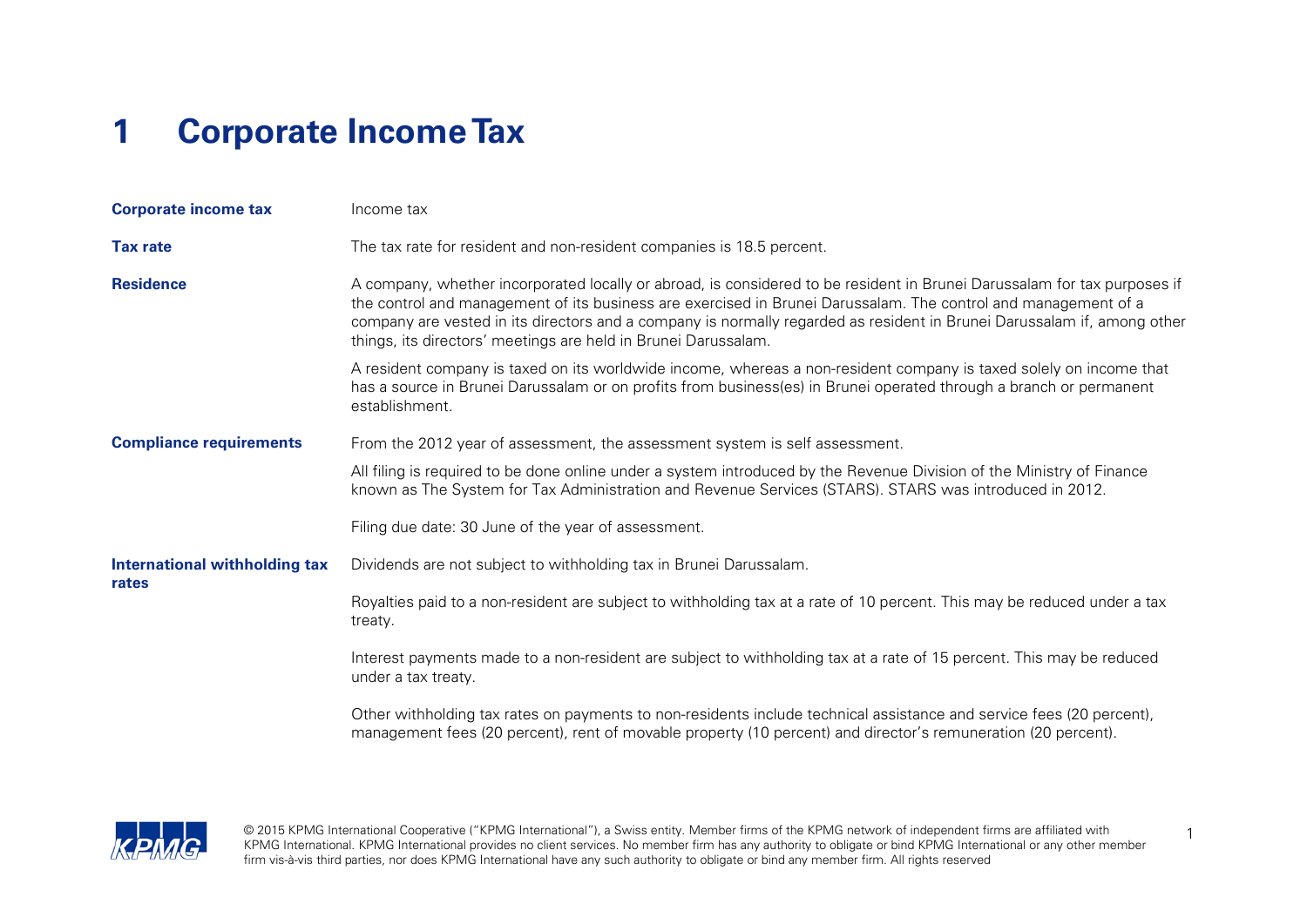| <b>Holding rules</b>                | Dividends accruing in, derived from, or received in Brunei Darussalam by a corporation are included in its taxable income,<br>with the exception of dividends received from a corporation taxable in Brunei Darussalam. No tax is deducted at source<br>on dividends paid by a Brunei Darussalam corporation (i.e. Brunei Darussalam does not impose any withholding tax on<br>dividends).         |
|-------------------------------------|----------------------------------------------------------------------------------------------------------------------------------------------------------------------------------------------------------------------------------------------------------------------------------------------------------------------------------------------------------------------------------------------------|
|                                     | There are currently no dividend stripping rules or participation exemption rules in Brunei Darussalam.                                                                                                                                                                                                                                                                                             |
|                                     | There is no capital gains tax in Brunei Darussalam. However, where it can be established by the tax authority that the<br>gains form part of the normal trading activities of the business, the gains become taxable as revenue gains.                                                                                                                                                             |
| <b>Tax losses</b>                   | Tax losses can be carried forward for six years and the loss offset is not restricted to the same trade.                                                                                                                                                                                                                                                                                           |
|                                     | Unabsorbed capital allowances can be carried forward indefinitely, but must be offset against income from the same<br>trade. There is no requirement regarding continuity of ownership of the company.                                                                                                                                                                                             |
|                                     | Tax losses can be carried back one year.                                                                                                                                                                                                                                                                                                                                                           |
| Tax consolidation / group<br>relief | There are no provisions in the existing tax legislation for the filing of group tax returns or group relief.                                                                                                                                                                                                                                                                                       |
| <b>Transfer of shares</b>           | Stamp duty is required to be paid for share transfers in accordance with the Stamp Act. This is ad-valorem and is payable<br>at 10 cents for every BND100 or part thereof when the name of the transferee is filled in prior to execution of the<br>transfer; or 30 cents for every BND100 or part thereof when the name of the transferee is not filled in prior to execution<br>of the transfer. |
| <b>Transfer of assets</b>           | Stamp duly is applicable for transfer of property. The rate of stamp duty varies depends on the nature of the asset.                                                                                                                                                                                                                                                                               |
| <b>CFC rules</b>                    | There is no CFC regime in Brunei Darussalam.                                                                                                                                                                                                                                                                                                                                                       |
| <b>Transfer pricing</b>             | Transactions involving related resident and non-resident entities must be conducted on an arm's length basis.                                                                                                                                                                                                                                                                                      |
| <b>Thin capitalisation</b>          | There is no thin capitalisation regime in Brunei Darussalam.                                                                                                                                                                                                                                                                                                                                       |

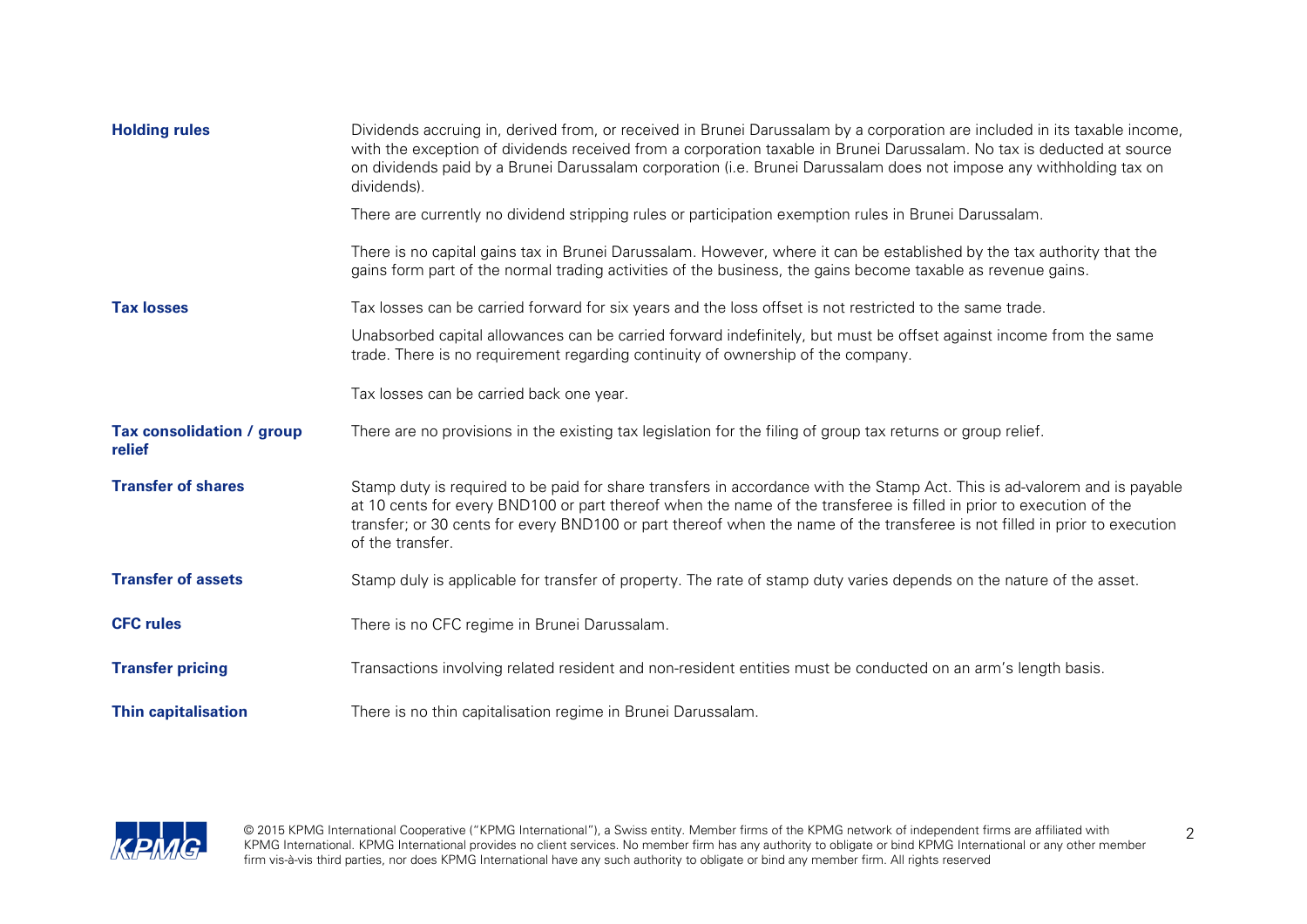| <b>General anti-avoidance</b>                     | There is currently no legislation on general anti-avoidance in Brunei Darussalam.                                                                                                                                                                                                                                                             |
|---------------------------------------------------|-----------------------------------------------------------------------------------------------------------------------------------------------------------------------------------------------------------------------------------------------------------------------------------------------------------------------------------------------|
|                                                   | As there is no personal income tax in Brunei Darussalam, there are obvious advantages for directors, who are also<br>shareholders, to receive generous salaries and benefits. However, the tax authority will attempt to disallow payments<br>which it considers excessive, as being not wholly and exclusively incurred in producing income. |
| <b>Anti-treaty shopping</b>                       | There is no legislation regarding anti-treaty shopping in Brunei Darussalam.                                                                                                                                                                                                                                                                  |
| <b>Other specific anti-avoidance</b><br>rules     | None.                                                                                                                                                                                                                                                                                                                                         |
| <b>Rulings</b>                                    | There are no formal or published rulings in Brunei Darussalam.                                                                                                                                                                                                                                                                                |
| <b>Intellectual property</b><br><b>incentives</b> | There are currently no intellectual property incentives available in Brunei Darussalam.                                                                                                                                                                                                                                                       |
| <b>R&amp;D</b> incentives                         | The Investment Incentive Order, 2001 has a provision for R&D activities to be classified as qualifying activities for pioneer<br>service companies (see below). Under the Income Tax Act, approved R&D expenditure (subject to certain conditions), is<br>allowed as a deduction in deriving chargeable income.                               |
| <b>Other incentives</b>                           | Pioneer status is an incentive allowing tax holidays to be granted for between five and 20 years, dependant on certain<br>criteria being met.                                                                                                                                                                                                 |
|                                                   | Brunei tax law also provides the following tax incentives:                                                                                                                                                                                                                                                                                    |
|                                                   | • Pioneer industry tax exemption                                                                                                                                                                                                                                                                                                              |
|                                                   | • Tax relief for capital expenditure in excess of BND 1 million                                                                                                                                                                                                                                                                               |
|                                                   | Withholding tax exemptions for interest on certain loans from non-residents                                                                                                                                                                                                                                                                   |
| <b>Hybrid instruments</b>                         | There is no legislation regarding hybrid instruments in Brunei Darussalam.                                                                                                                                                                                                                                                                    |
| <b>Hybrid entities</b>                            | There is no legislation regarding hybrid entities in Brunei Darussalam.                                                                                                                                                                                                                                                                       |

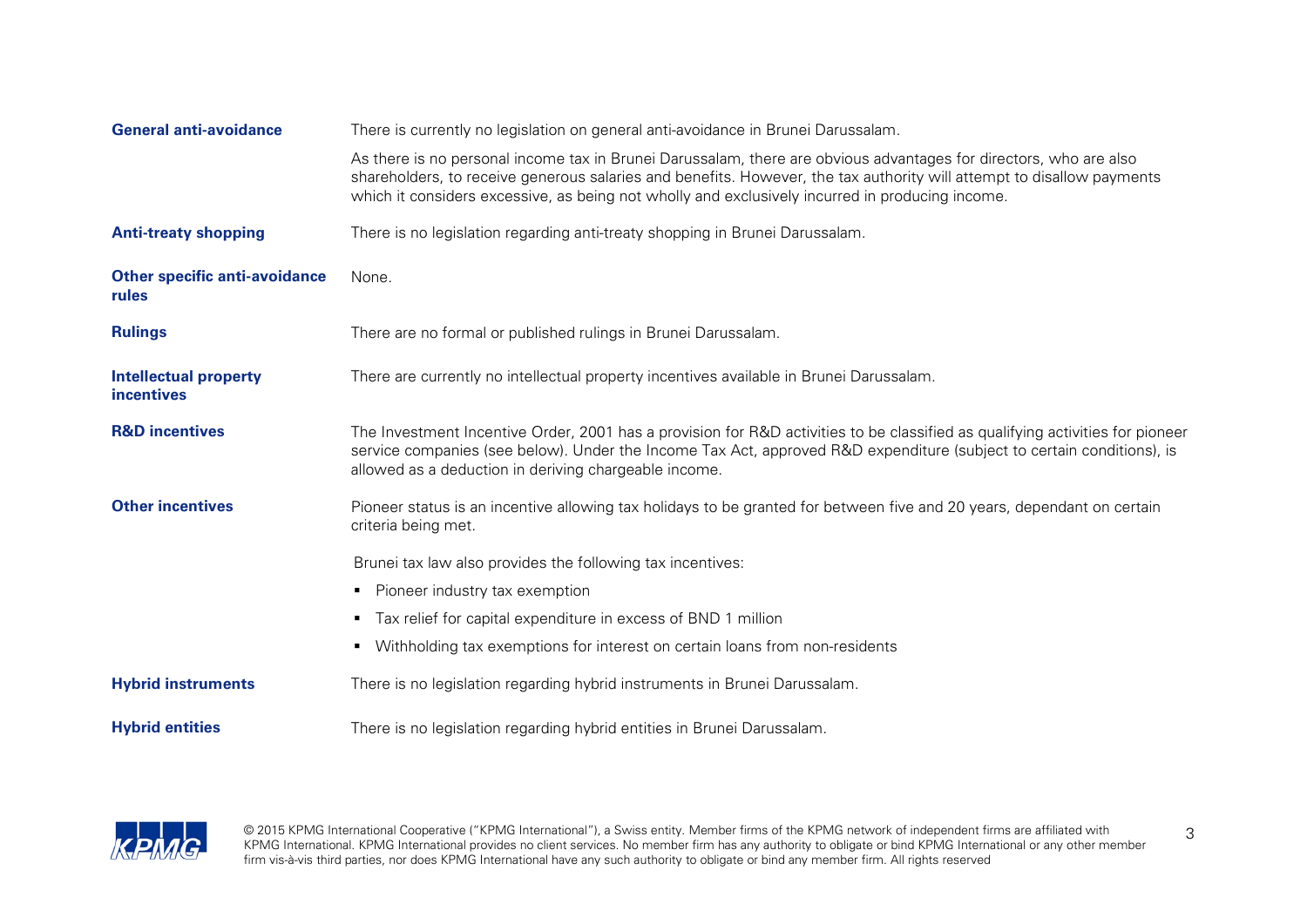| <b>Special tax regimes for</b><br>specific industries or sectors | Special legislation exists in respect of income from petroleum operations, which is taxable under the Income Tax<br>(Petroleum) Act 1963. This legislation follows the general pattern of most Middle East oil-producing countries.<br>The petroleum tax rate is a fixed rate of 55 percent.                                                                                            |
|------------------------------------------------------------------|-----------------------------------------------------------------------------------------------------------------------------------------------------------------------------------------------------------------------------------------------------------------------------------------------------------------------------------------------------------------------------------------|
|                                                                  | Insurance companies (other than life companies), are taxed on a different basis, under the Income Tax Act.                                                                                                                                                                                                                                                                              |
| <b>Related Business Factors</b>                                  | Forms of legal entities typically used for conducting business                                                                                                                                                                                                                                                                                                                          |
|                                                                  | A locally incorporated Private Limited Company (referred to as a Sendirian Berhad) or a Brunei registered branch of a<br>company incorporated outside Brunei are the legal entities typically used for conducting business in Brunei Darussalam.                                                                                                                                        |
|                                                                  | Capital requirements for establishing a legal entity                                                                                                                                                                                                                                                                                                                                    |
|                                                                  | There is no minimum authorised share capital for a private limited company; however, a company must have a minimum<br>of two shareholders. Generally the minimum paid up share capital is BND 2.                                                                                                                                                                                        |
|                                                                  | Other local requirements for establishing a legal entity                                                                                                                                                                                                                                                                                                                                |
|                                                                  | For a locally incorporated private limited company, there are to be at least 2 directors of which 50 percent must be<br>resident in Brunei. Foreign directors under a work permit will only be considered as resident once a Certificate of<br>Residency has been obtained. For certain Government projects or sectors or for bidding for contracts, local shareholding<br>is required. |
|                                                                  | Foreign exchange control rules                                                                                                                                                                                                                                                                                                                                                          |
|                                                                  | There are no foreign exchange control rules, although exchanges and movements of currency are monitored.                                                                                                                                                                                                                                                                                |

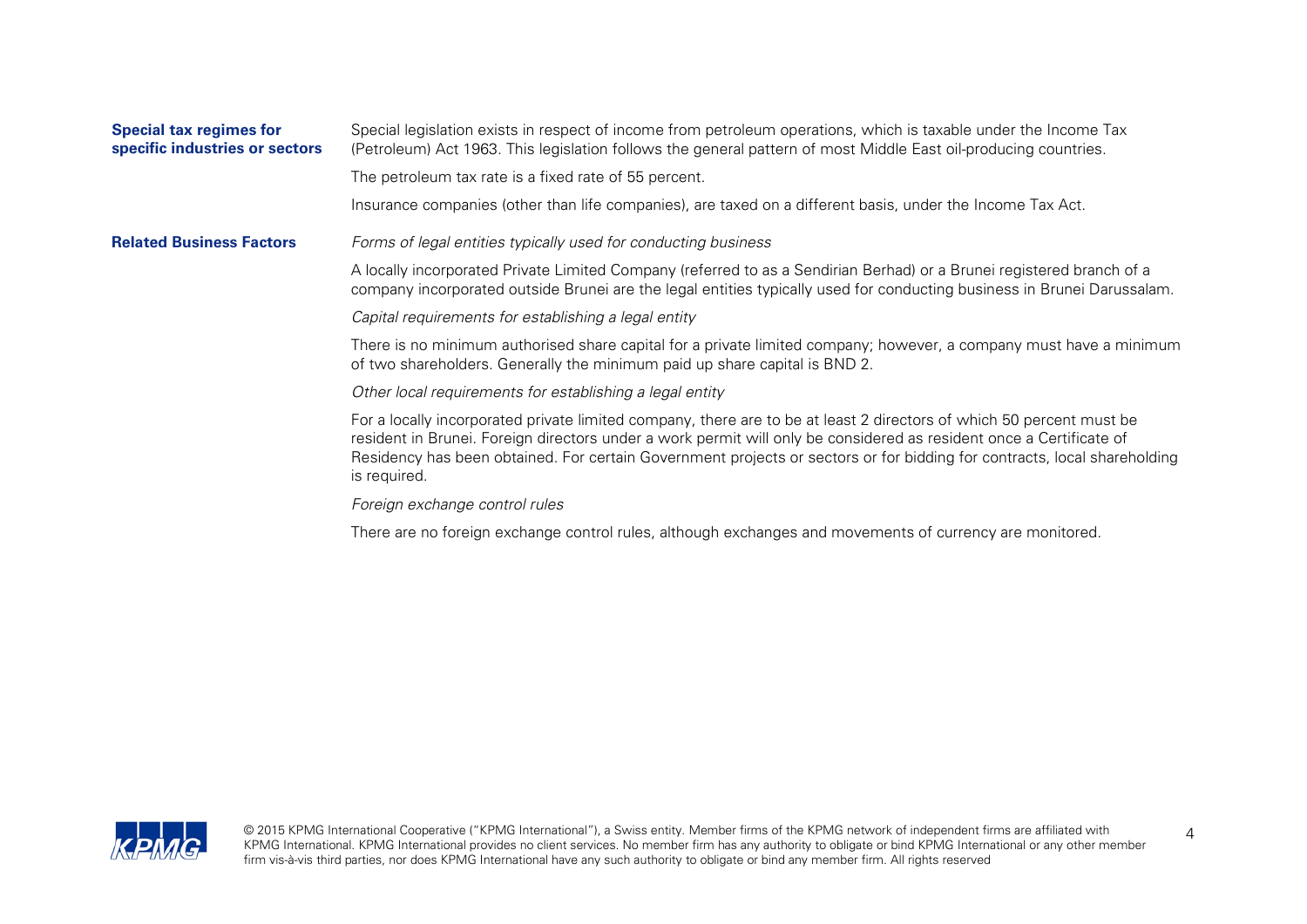# <span id="page-6-0"></span>**2 Income TaxTreaties for the Avoidance of Double Taxation**

| <b>In Force</b>                                               | Bahrain                                                                                                                                                        | Japan  | Malaysia | Singapore      |
|---------------------------------------------------------------|----------------------------------------------------------------------------------------------------------------------------------------------------------------|--------|----------|----------------|
|                                                               | China                                                                                                                                                          | Kuwait | Oman     | United Kingdom |
|                                                               | Hong Kong                                                                                                                                                      | Laos   | Pakistan | Vietnam        |
|                                                               | Indonesia                                                                                                                                                      |        |          |                |
| <b>Negotiated, not yet in force at</b><br>time of publication | A treaty with The Republic of Tajikistan, The State of Qatar and the United Arab Emirates have been signed but at the<br>time of writing are not yet in force. |        |          |                |
|                                                               | Source: Revenue Division, Ministry of Finance, Brunei Darussalam                                                                                               |        |          |                |

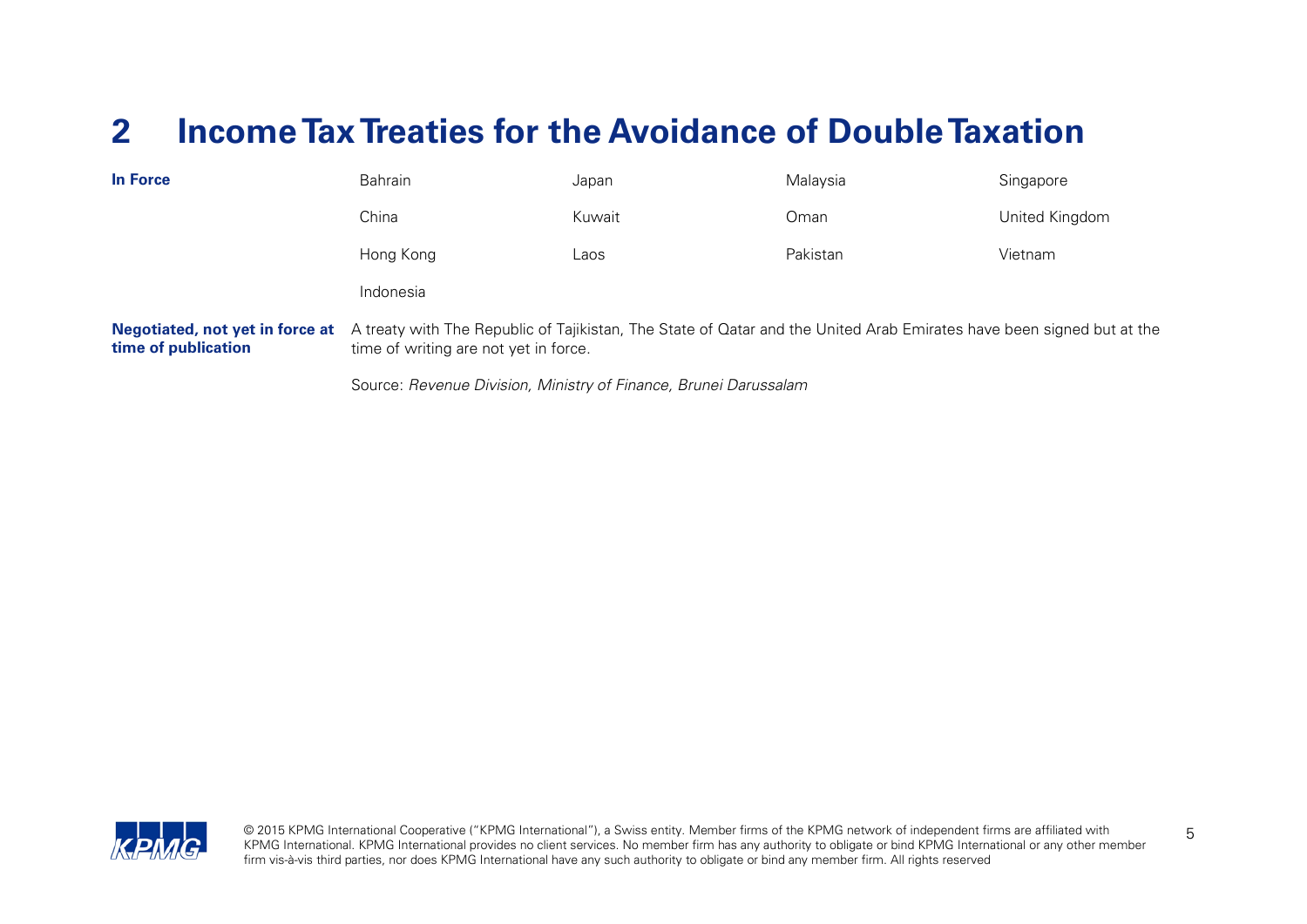# <span id="page-7-0"></span>**3 Indirect Tax**

| <b>Indirect tax</b>        | There is currently no VAT or equivalent consumption based tax in Brunei Darussalam.                     |  |
|----------------------------|---------------------------------------------------------------------------------------------------------|--|
| <b>Further information</b> | For information relating to indirect taxes operating in various jurisdictions in Asia Pacific, refer to |  |
|                            | KPMG's 2015 Asia Pacific Indirect Tax Guide                                                             |  |

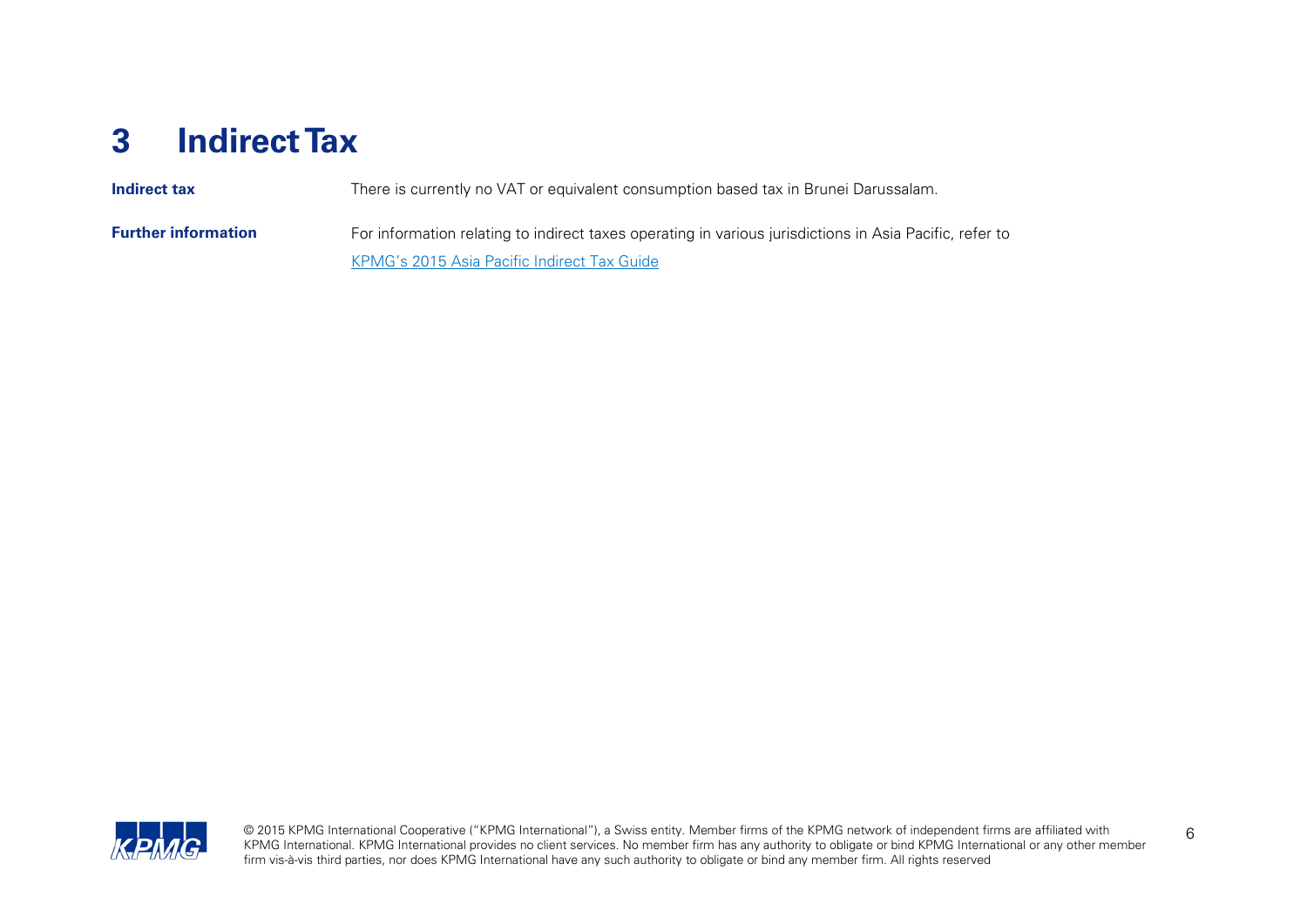# <span id="page-8-0"></span>**4 Personal Taxation**

| Income tax                 | There is no personal tax on individuals in Brunei Darussalam (residents and non-residents).                                                                                                                                                                                                                                                                                                                       |  |
|----------------------------|-------------------------------------------------------------------------------------------------------------------------------------------------------------------------------------------------------------------------------------------------------------------------------------------------------------------------------------------------------------------------------------------------------------------|--|
| <b>Social security</b>     | There are no social security taxes in Brunei Darussalam. However, all citizens and permanent residents of Brunei<br>Darussalam must contribute 5 percent of their salary to a State managed provident fund (Tabung Amanah Perkerja (TAP)).<br>The employer will have to also contribute the same amount for its employees to the provident fund.                                                                  |  |
|                            | In addition to the above, all citizens and permanent residents of Brunei Darussalam must also contribute 3.5 percent of<br>their salary to a Supplemental Contributory Pension Scheme (SCP). The employer will have to also contribute the same<br>amount for its employees to the Scheme. However, both the employer's and employee's monthly contributions are<br>capped up to a salary of BND 2,800 per month. |  |
| <b>Further information</b> | For more information regarding the personal tax regimes relevant to various countries around the world, see<br><b>KPMG's Thinking Beyond Borders</b>                                                                                                                                                                                                                                                              |  |

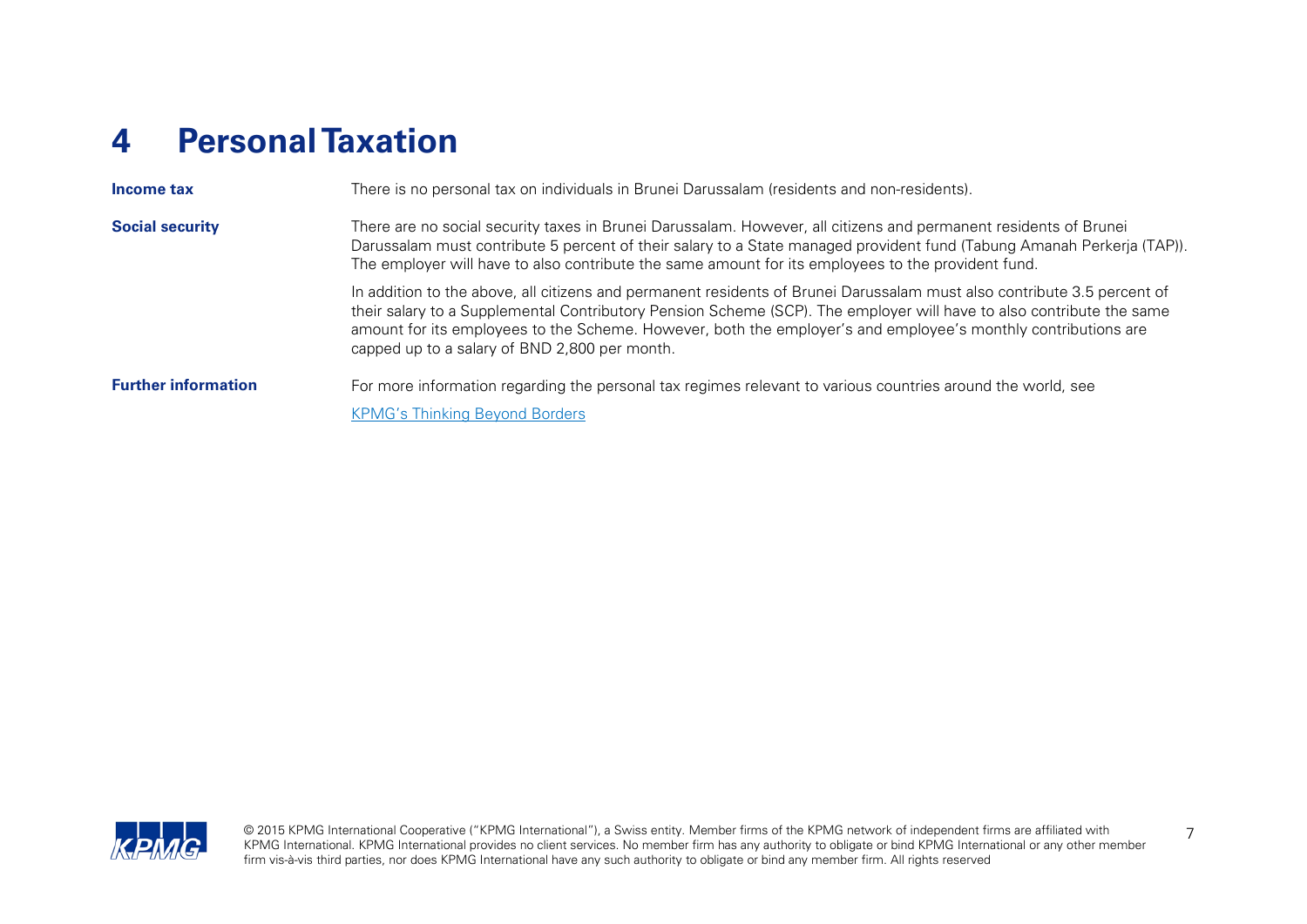# <span id="page-9-0"></span>**5 Other Taxes**

| <b>Customs duty</b>   | Import duties vary depending on the nature of the goods. In general, basic foodstuffs and goods for industrial use are<br>exempt from import duties. Motor vehicles are subject to import duty depending on the vehicle's capacity.                                                                                   |
|-----------------------|-----------------------------------------------------------------------------------------------------------------------------------------------------------------------------------------------------------------------------------------------------------------------------------------------------------------------|
|                       | Brunei has no export duty.                                                                                                                                                                                                                                                                                            |
| <b>Excise duty</b>    | The Excise Act covers retail sale of liquor, cigarettes and manufactured tobacco. Importers of cigarettes and<br>manufactured tobacco will have to pay more than 200 percent duty for these items. However, as Brunei Darussalam<br>prohibits the sale of any form of alcohol, there are no excise duties on alcohol. |
| <b>Stamp duty</b>     | Stamp duties are levied on a variety of documents. Certain types of documents attract an ad valorem duty, whereas with<br>other documents, the duty varies with the nature of the documents.                                                                                                                          |
| <b>Property taxes</b> | Properties under commercial use are subject to property tax based on the estimated value of the property. The rate is<br>decided by the local municipal board.                                                                                                                                                        |
| <b>Estate duty</b>    | With effect from 1 January 2013, estate duties have been abolished.                                                                                                                                                                                                                                                   |

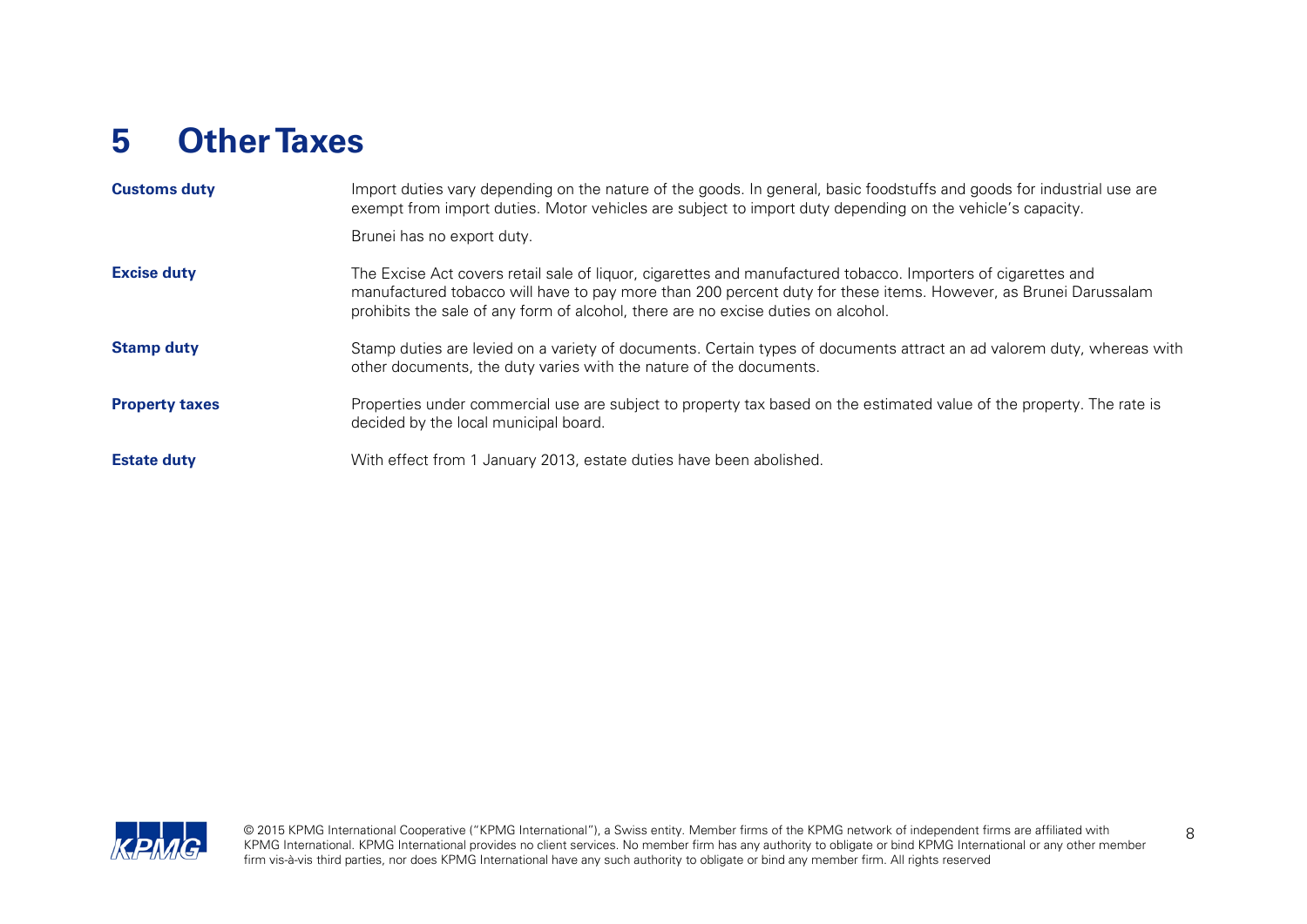### <span id="page-10-0"></span>**6 Free Trade Agreements**

**In force** ASEAN Free Trade Agreements Brunei-Japan Economic Partnership Agreement (BJEPA) ASEAN-Japan Comprehensive Economic Partnership (AJCEP) ASEAN-China Free Trade Area (ACFTA) ASEAN-Korea Free Trade Area (AKFTA) ASEAN-India Free Trade Area (AIFTA) ASEAN-Australia-New Zealand Free Trade Area (AANZFTA) Trans-Pacific Strategic Economic Partnership Agreement (TPSEP/P4) Source: Ministry of Foreign Affairs and Trade, Brunei Darussalam

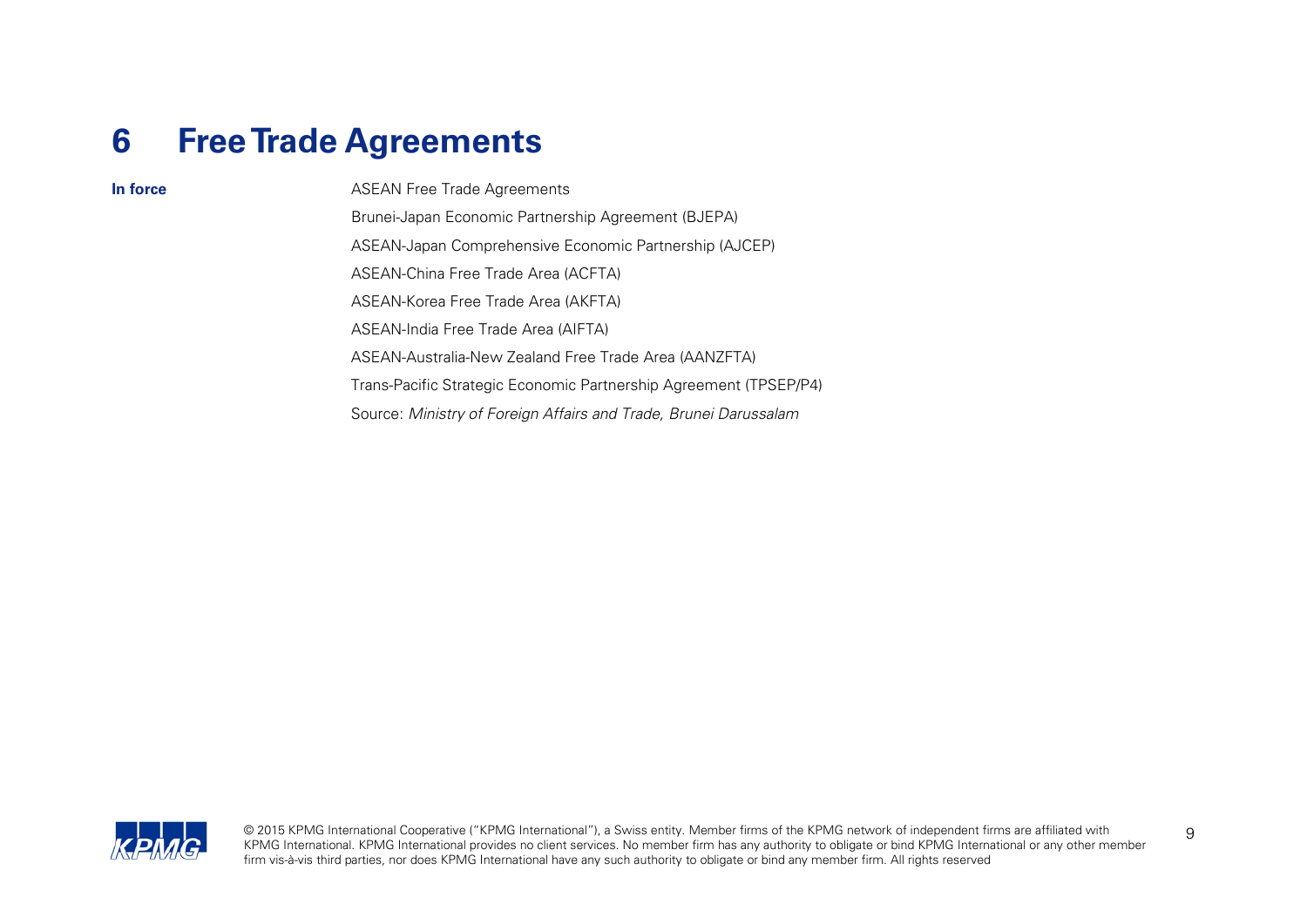# <span id="page-11-0"></span>**7 Tax Authority**

| <b>Tax authorities</b>    | Collector of Income Tax, Ministry of Finance                                                                                                                                                                                                                                                                                                                                                                             |
|---------------------------|--------------------------------------------------------------------------------------------------------------------------------------------------------------------------------------------------------------------------------------------------------------------------------------------------------------------------------------------------------------------------------------------------------------------------|
|                           | Link to Ministry of Finance                                                                                                                                                                                                                                                                                                                                                                                              |
| <b>Tax audit activity</b> | The tax authority can audit every company annually. It is the current practice of the Collector of Income Tax to request<br>information and clarification without commencing a formal audit process. It is often the case that such enquiries can be<br>resolved or addressed without the need for a formal audit process. KPMG in Brunei Darussalam is not aware of any<br>company being subject to a formal tax audit. |
| <b>Appeals</b>            | All appeals can be made to the Collector of Income Tax. If no agreement can been reached, further appeals can be made<br>at the High Courts of Brunei Darussalam.                                                                                                                                                                                                                                                        |
| <b>Tax governance</b>     | The Collector of Income Tax expects all companies to pay their share of tax from their business operations in Brunei<br>Darussalam as good corporate citizens.                                                                                                                                                                                                                                                           |